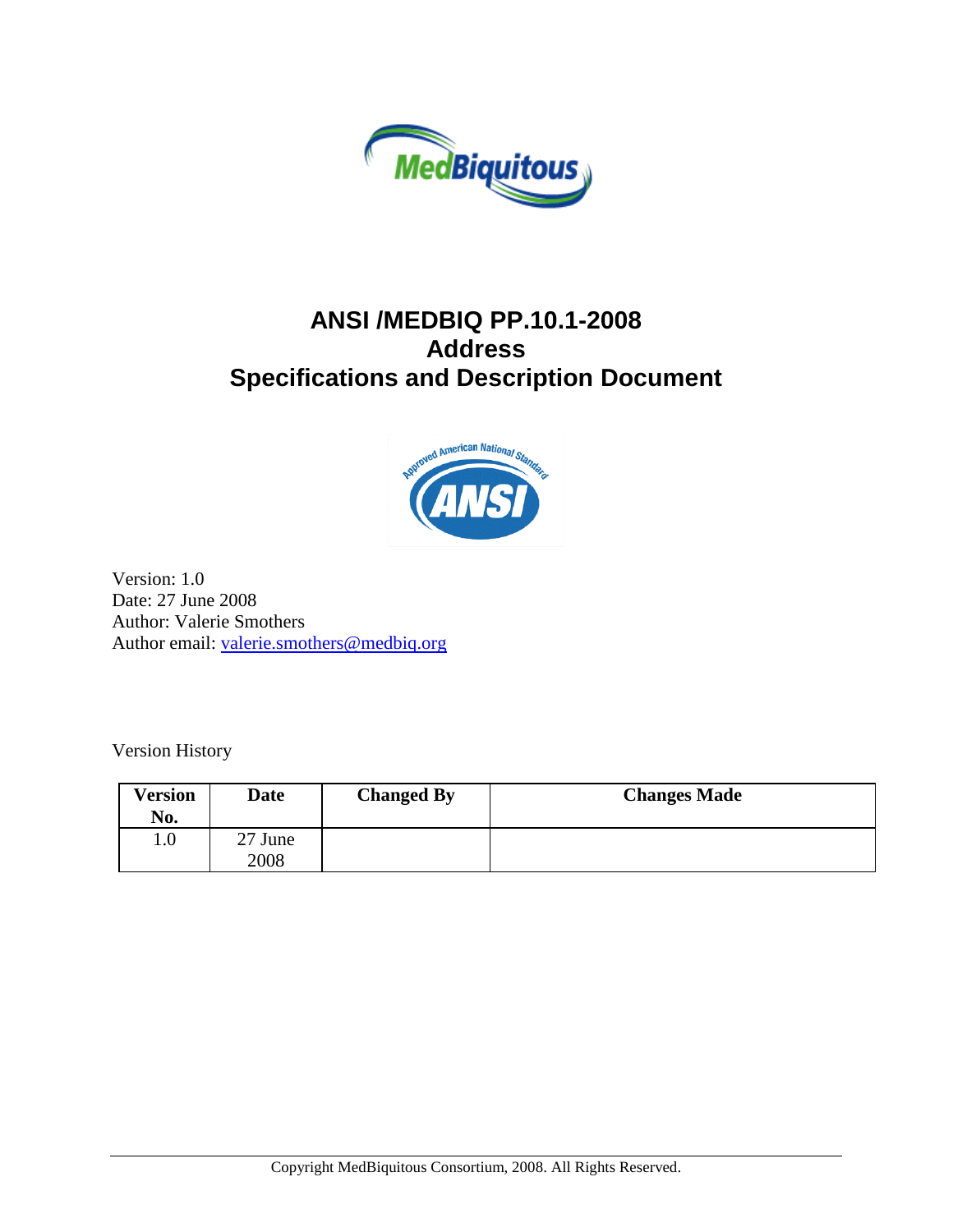## <span id="page-1-0"></span>**MedBiquitous Consortium XML Public License and Terms of Use**

MedBiquitous XML (including schemas, specifications, sample documents, Web services description files, and related items) is provided by the copyright holders under the following license. By obtaining, using, and or copying this work, you (the licensee) agree that you have read, understood, and will comply with the following terms and conditions.

The Consortium hereby grants a perpetual, non-exclusive, non-transferable, license to copy, use, display, perform, modify, make derivative works of, and develop the MedBiquitous XML for any use and without any fee or royalty, provided that you include the following on ALL copies of the MedBiquitous XML or portions thereof, including modifications, that you make.

- 1. Any pre-existing intellectual property disclaimers, notices, or terms and conditions. If none exist, the following notice should be used: "Copyright © [date of XML release] MedBiquitous Consortium. All Rights Reserved. http://www.medbiq.org"
- 2. Notice of any changes or modification to the MedBiquitous XML files.
- 3. Notice that any user is bound by the terms of this license and reference to the full text of this license in a location viewable to users of the redistributed or derivative work.

In the event that the licensee modifies any part of the MedBiquitous XML, it will not then represent to the public, through any act or omission, that the resulting modification is an official specification of the MedBiquitous Consortium unless and until such modification is officially adopted.

THE CONSORTIUM MAKES NO WARRANTIES OR REPRESENTATIONS, EXPRESS OR IMPLIED, WITH RESPECT TO ANY COMPUTER CODE, INCLUDING SCHEMAS, SPECIFICATIONS, SAMPLE DOCUMENTS, WEB SERVICES DESCRIPTION FILES, AND RELATED ITEMS. WITHOUT LIMITING THE FOREGOING, THE CONSORTIUM DISCLAIMS ANY IMPLIED WARRANTIES OF MERCHANTABILITY OR FITNESS FOR A PARTICULAR PURPOSE AND ANY WARRANTY, EXPRESS OR IMPLIED, AGAINST INFRINGEMENT BY THE MEDBIQUITOUS XML OF ANY THIRD PARTY PATENTS, TRADEMARKS, COPYRIGHTS OR OTHER RIGHTS. THE LICENSEE AGREES THAT ALL COMPUTER CODES OR RELATED ITEMS PROVIDED SHALL BE ACCEPTED BY LICENSEE "AS IS". THUS, THE ENTIRE RISK OF NON-PERFORMANCE OF THE MEDBIQUITOUS XML RESTS WITH THE LICENSEE WHO SHALL BEAR ALL COSTS OF ANY SERVICE, REPAIR OR CORRECTION.

IN NO EVENT SHALL THE CONSORTIUM OR ITS MEMBERS BE LIABLE TO THE LICENSEE OR ANY OTHER USER FOR DAMAGES OF ANY NATURE, INCLUDING, WITHOUT LIMITATION, ANY GENERAL, DIRECT, INDIRECT, INCIDENTAL, CONSEQUENTIAL, OR SPECIAL DAMAGES, INCLUDING LOST PROFITS, ARISING OUT OF ANY USE OF MEDBIQUITOUS XML.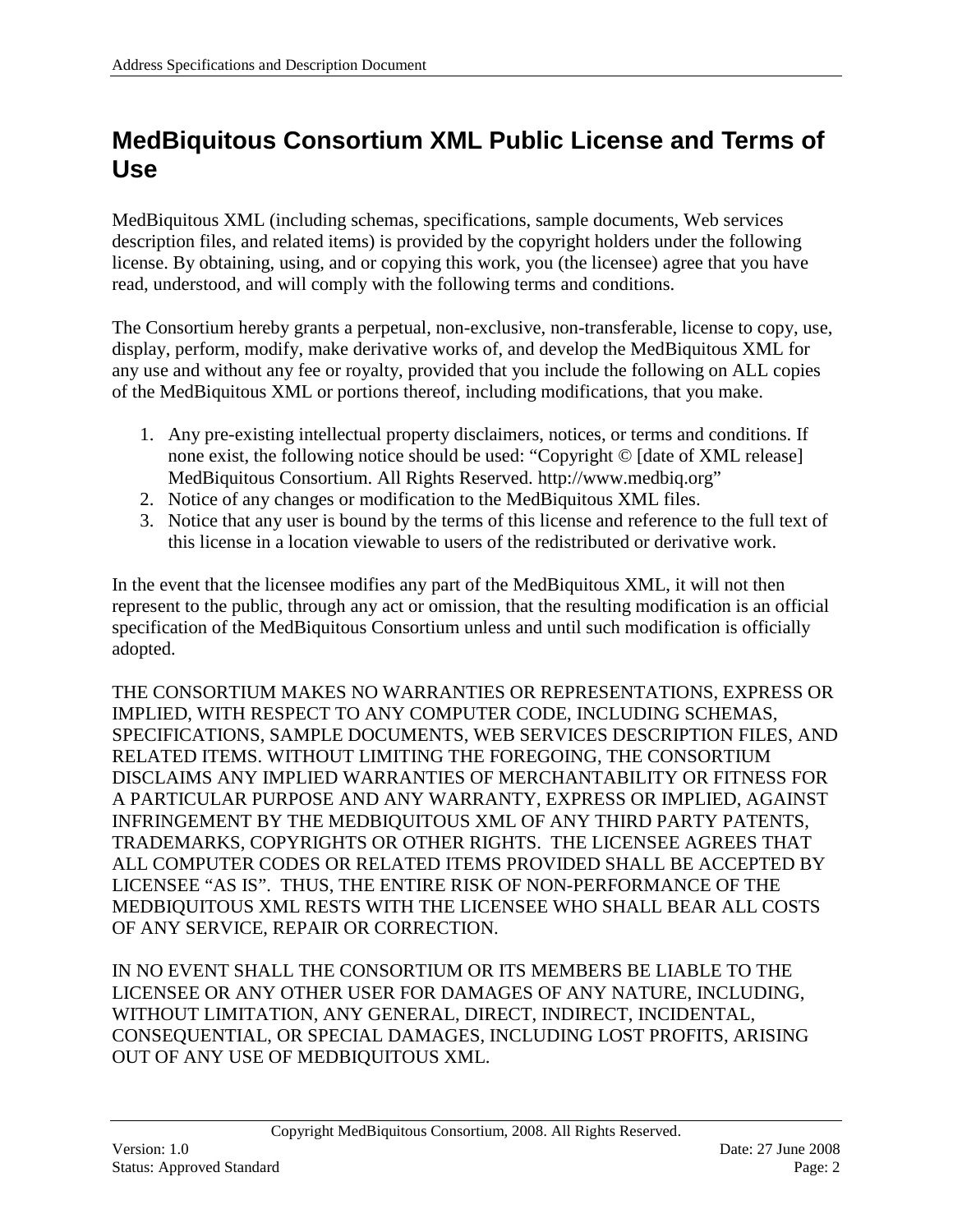LICENSEE SHALL INDEMNIFY THE CONSORTIUM AND EACH OF ITS MEMBERS FROM ANY LOSS, CLAIM, DAMAGE OR LIABILITY (INCLUDING, WITHOUT LIMITATION, PAYMENT OF ATTORNEYS' FEES AND COURT COSTS) ARISING OUT OF MODIFICATION OR USE OF THE MEDBIQUITOUS XML OR ANY RELATED CONTENT OR MATERIAL BY LICENSEE.

LICENSEE SHALL NOT OBTAIN OR ATTEMPT TO OBTAIN ANY PATENTS, COPYRIGHTS OR OTHER PROPRIETARY RIGHTS WITH RESPECT TO THE MEDBIQUITOUS XML.

THIS LICENSE SHALL TERMINATE AUTOMATICALLY IF LICENSEE VIOLATES ANY OF ITS TERMS AND CONDITIONS.

The name and trademarks of the MedBiquitous Consortium and its members may NOT be used in advertising or publicity pertaining to MedBiquitous XML without specific, prior written permission. Title to copyright in MedBiquitous XML and any associated documentation will at all times remain with the copyright holders.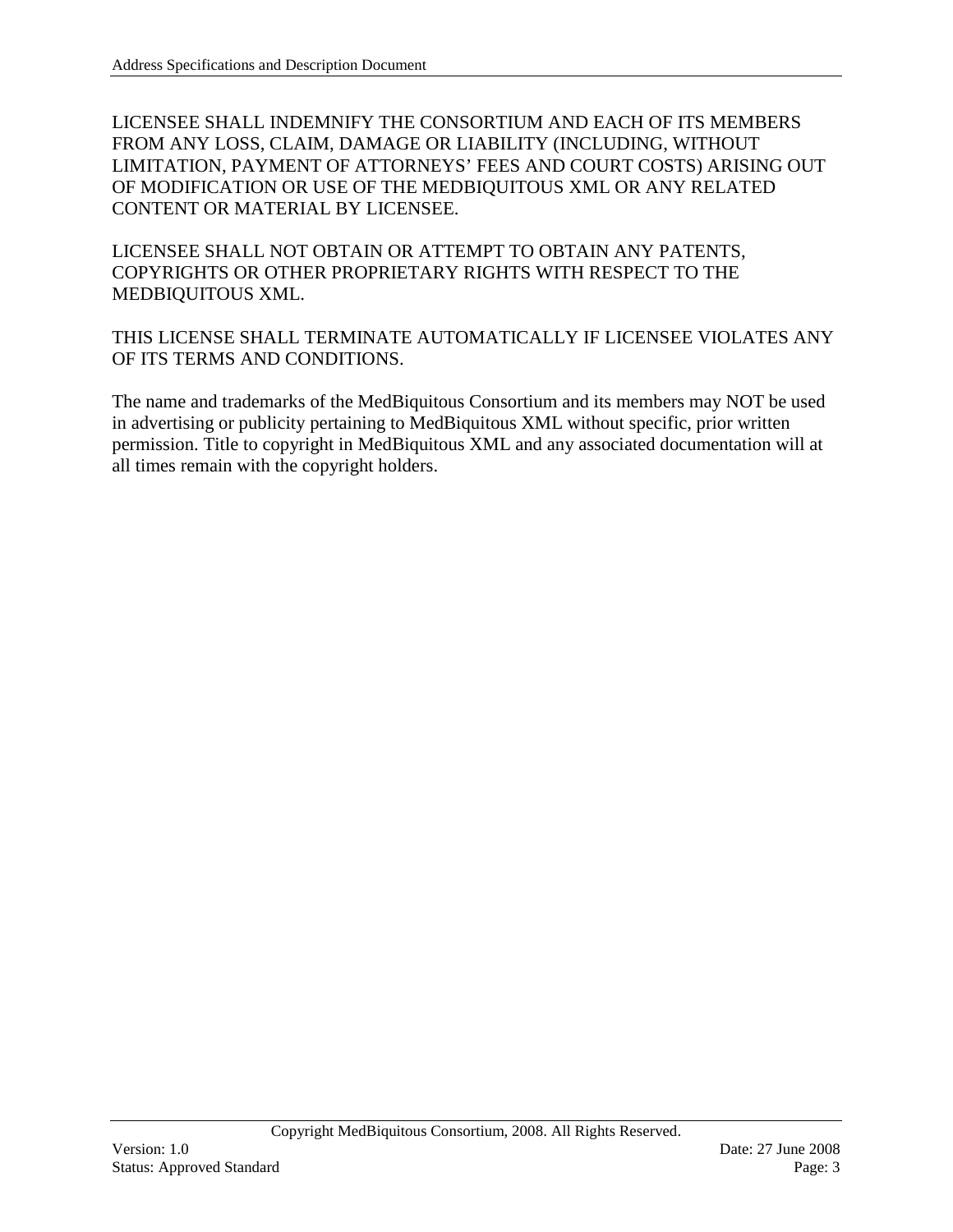# **Table of Contents**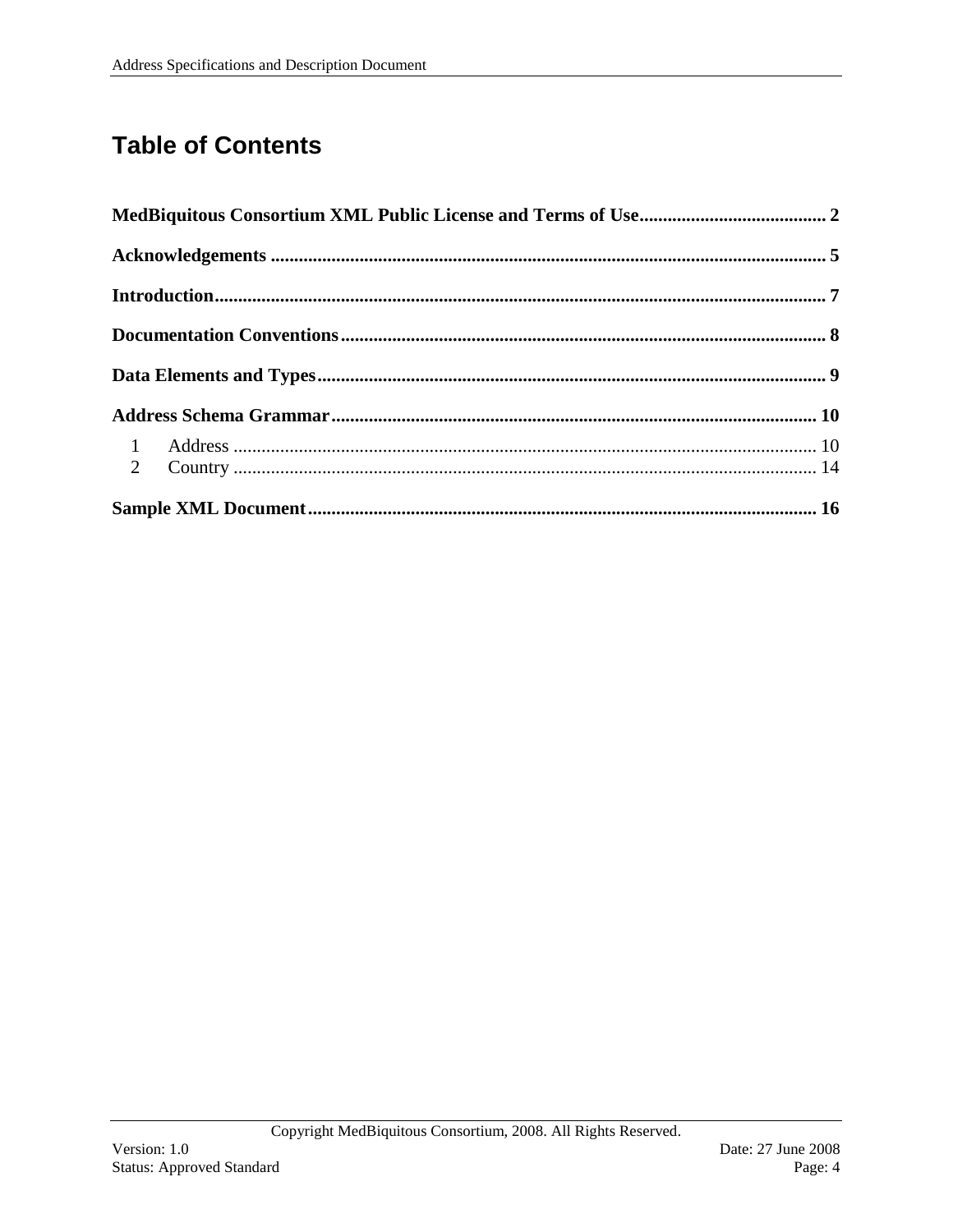# <span id="page-4-0"></span>**Acknowledgements**

MedBiquitous wishes to acknowledge the help of the MedBiquitous Professional Profile Working Group members, staff, and other individuals that contributed to the creation of this document, including:

- Archana Aida, American Board of Pediatrics
- Skip Bartolanzo, American Board of Pediatrics
- David Breeskin, American College of Radiology
- Tom Brantigan, TMA Resources
- Louis Brown, American College of Radiology
- Susan Bush, Federation of State Medical Boards
- Jose Cayere, American College of Radiology
- Shyuan Cho, American Society for Clinical Oncology
- Todd Freter, Sun Microsystems
- Peter Greene, MD, MedBiquitous
- Terry Hardin, IBM
- Rob Hawkins, American Board or Medical Specialties
- Marcia Hendershot, American College of Radiology
- David Hooper, Federation of State Medical Boards
- Jim Jahrling, American Board of Medical Specialties
- Mohamoud Jibrell, American Psychiatric Association
- Paul Jolly, Association of American Medical Colleges
- Donald Jones, American College of Chest Physicians
- Wayne Koch, MD, American Head and Neck Society
- David Krusch, American College of Surgeons
- Jon McBride, CorMed
- Laura Martin, American Board of Pediatrics
- Kathy McGree, European Association for Cardio-thoracic Surgery
- Joseph O'Conner, Educational Commission for Foreign Medical Graduates
- Jody Poet, MedBiquitous
- Monica Quiroz, American Medical Association
- Lelly Reddick, American Board of Pediatrics
- Pam Shellner, American Association of Critical Care Nurses
- Valerie Smothers, MedBiquitous
- Cyndi Streun, Federation of State Medical Boards
- Howard Tanzman, American College of Surgeons
- Todd Tischendorf, CE City
- Toby Vandermark, American Board of Pediatrics
- Deborah Whippen, American Society for Clinical Oncology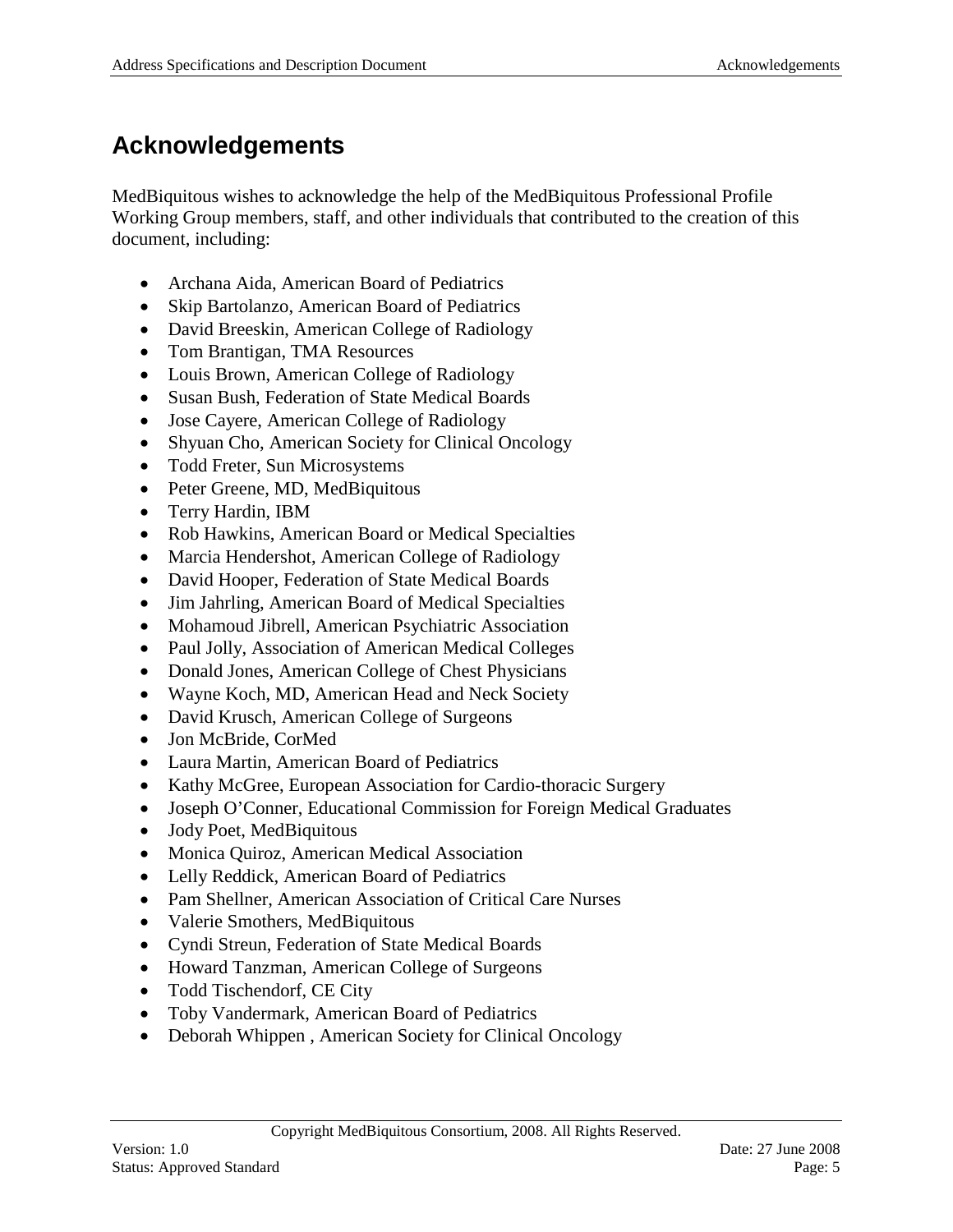Joel Farrell, IBM, Chair of the MedBiquitous Consortium Technical Steering Committee, and Scott Hinkelman, IBM, Web Services Technology Architect for the MedBiquitous Consortium have contributed their expertise to ensure that this specification is well-designed and interoperable with related industry standards.

The Universal Business Language (UBL) data model was reviewed in the creation of this schema. For more information about UBL, visit [http://www.oasis-open.org/committees/tc\\_home.php?wg\\_abbrev=ubl.](http://www.oasis-open.org/committees/tc_home.php?wg_abbrev=ubl)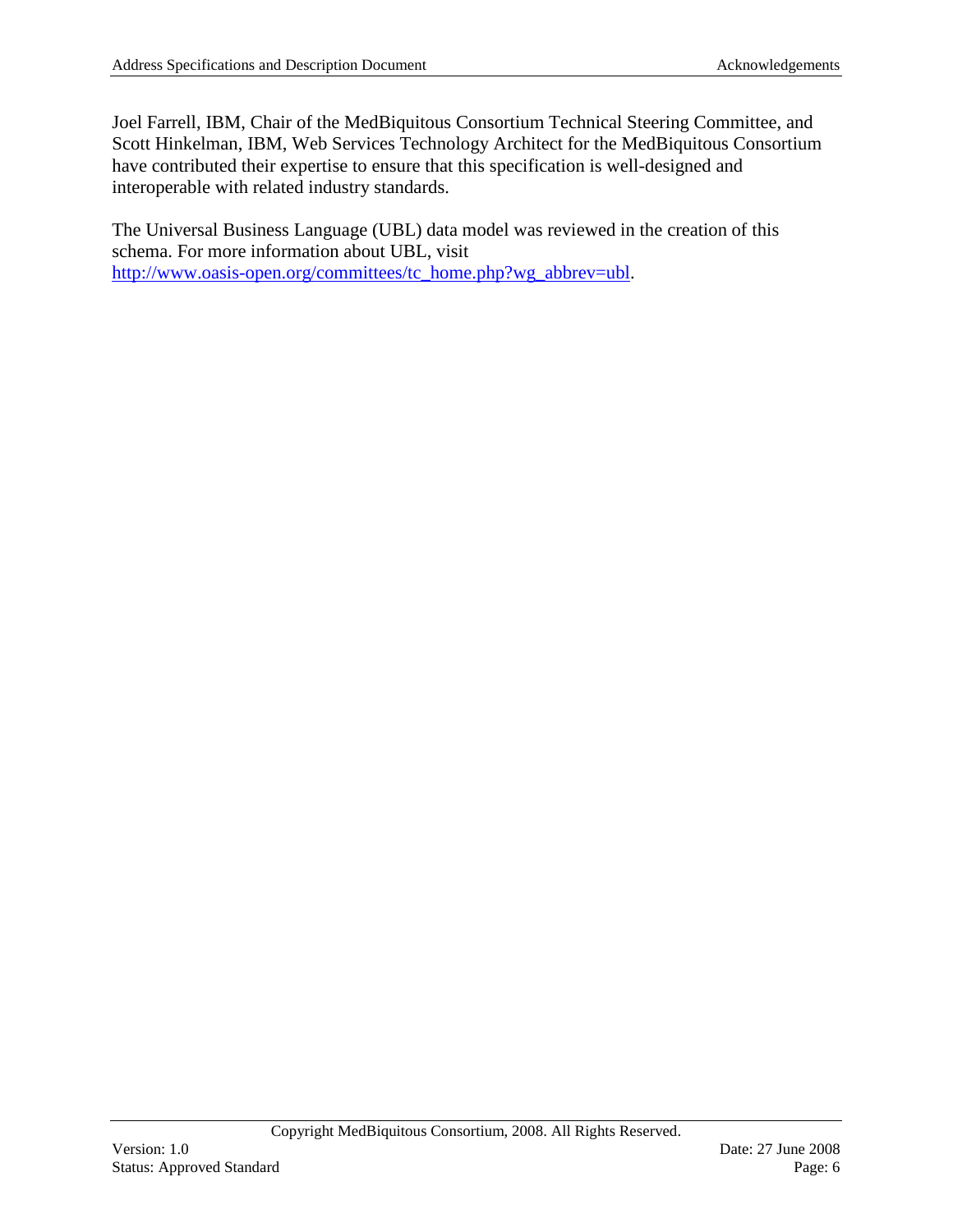## <span id="page-6-0"></span>**Introduction**

This document describes the MedBiquitous Address XML Schema in detail. It is intended for use by any one who wants to exchange address information based on this specification. The status of the document is indicated at the bottom of the page; draft documents are subject to review and approval through the MedBiquitous Process (seehttp://medbiq.org/working\_groups/consortium\_process/MedBiquitousANSIProcess.pdf).

The objective of this Address Schema is to provide a data structure that allows one to represent an address in a standard format. It can be used alone or imported into other XML schema that must represent addresses. It is designed to be highly reusable.

Address data is essential to professional medical societies, certifying boards, universities, and industry partners and is often exchanged among these entities for many purposes. A standard format for this data will simplify business processes for these organizations and could reduce administrative costs as well.

We encourage the use of this schema within other schema.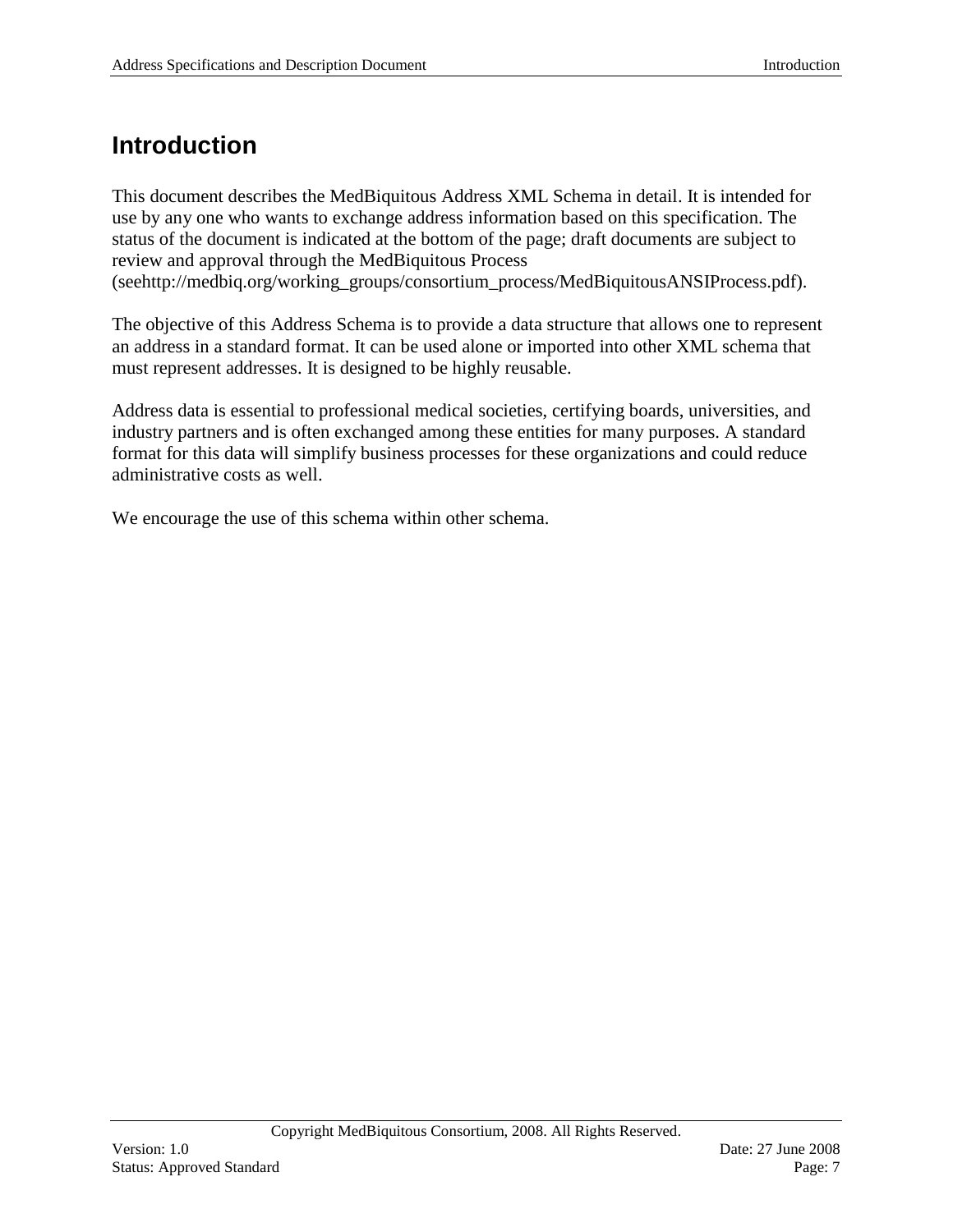# <span id="page-7-0"></span>**Documentation Conventions**

This document uses the following conventions.

| <b>Documentation Conventions</b> |  |
|----------------------------------|--|
|----------------------------------|--|

| <b>Convention</b>             | <b>Description</b>                                                                     |
|-------------------------------|----------------------------------------------------------------------------------------|
| monospaced type               | Sample XML tags, code, schema, or portion<br>thereof                                   |
| <b>BoldText</b>               | When used with an XML tag name, indicates<br>that the element contains sub-elements    |
| <i><b>Italicized Text</b></i> | When used in an XML tag description, an<br>attribute of the XML tag.                   |
| Tag description               | Shading indicated that the tag is further<br>described in a later part of the document |

The following graphical standards are used for the XML diagrams in this document.



*Graphical Standards from TIBCO's Turbo XML, Copyright TIBCO Software Inc.*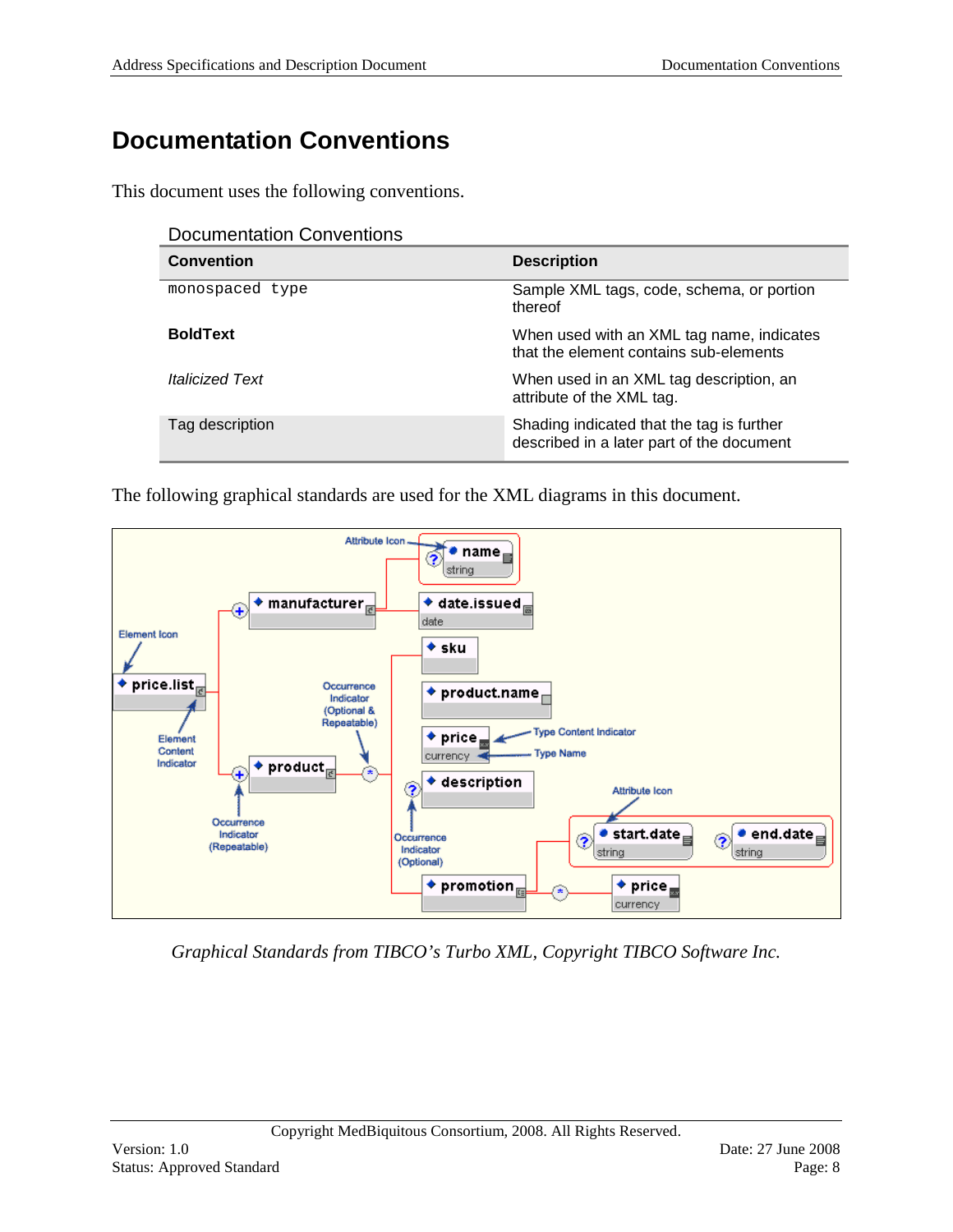## <span id="page-8-0"></span>**Data Elements and Types**

The Address schema includes the following data elements. Some of these elements have subelements.

- 1. Address
- 2. ID
- 3. Organization
- 4. StreetAddressLine
- 5. City
- 6. StateOrProvince
- 7. PostalCode
- 8. Region
- 9. District
- 10. Country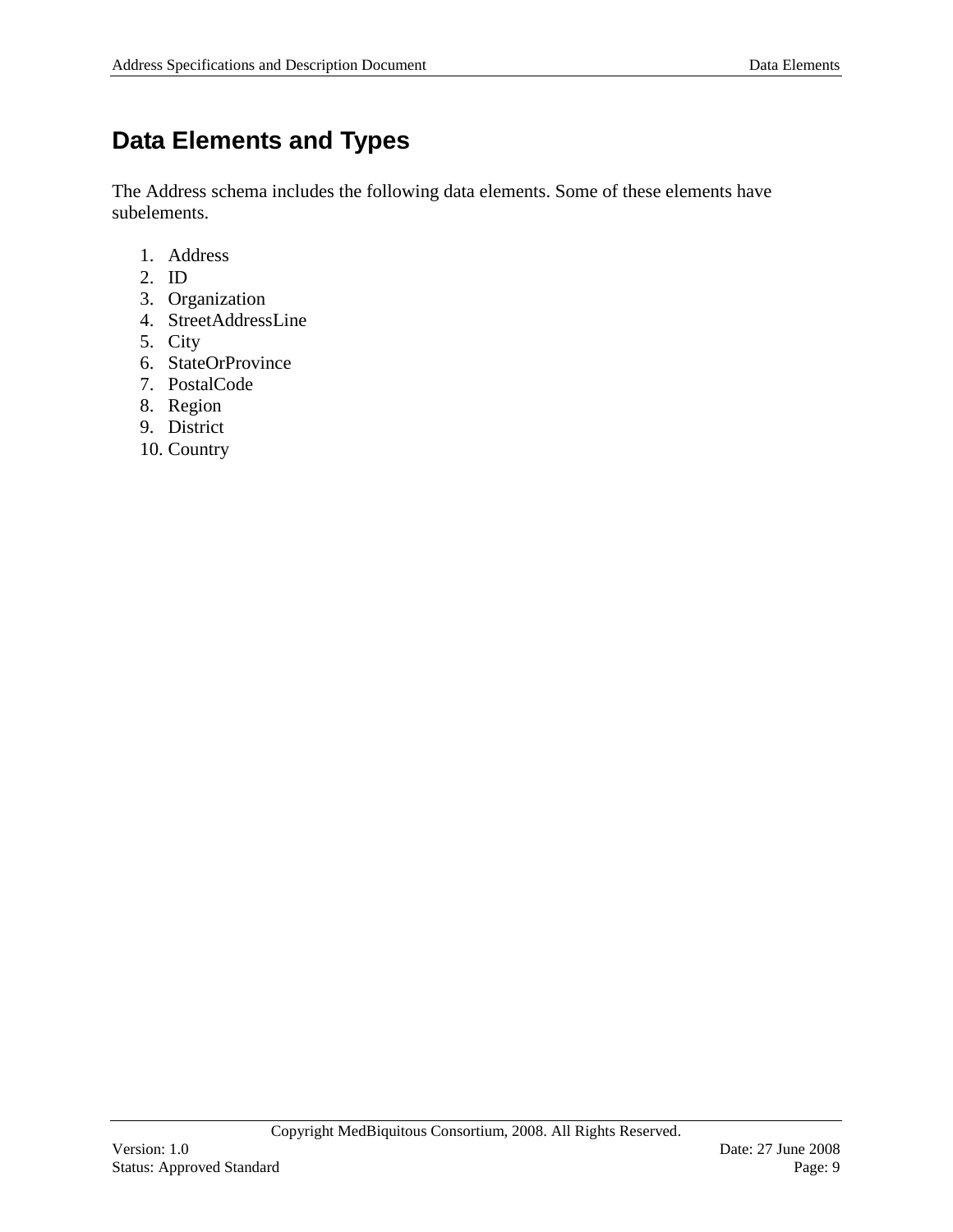# <span id="page-9-0"></span>**Address Schema Grammar**

The following sections explain the Address schema grammar. Values in bold under XML Tags column indicate that the element has subelements.

The XML schema is available online at:<http://ns.medbiq.org/address/v1/> .

Datatypes not otherwise defined in the document, such as date, refer to datatypes defined within the XML 1.0 technical specification. For information on these datatypes, see the W3C Extensible Markup Language (XML) 1.0 (Fourth Edition).

### <span id="page-9-1"></span>*1 Address*

Address is the root element of the schema. It contains subelements that define an address.

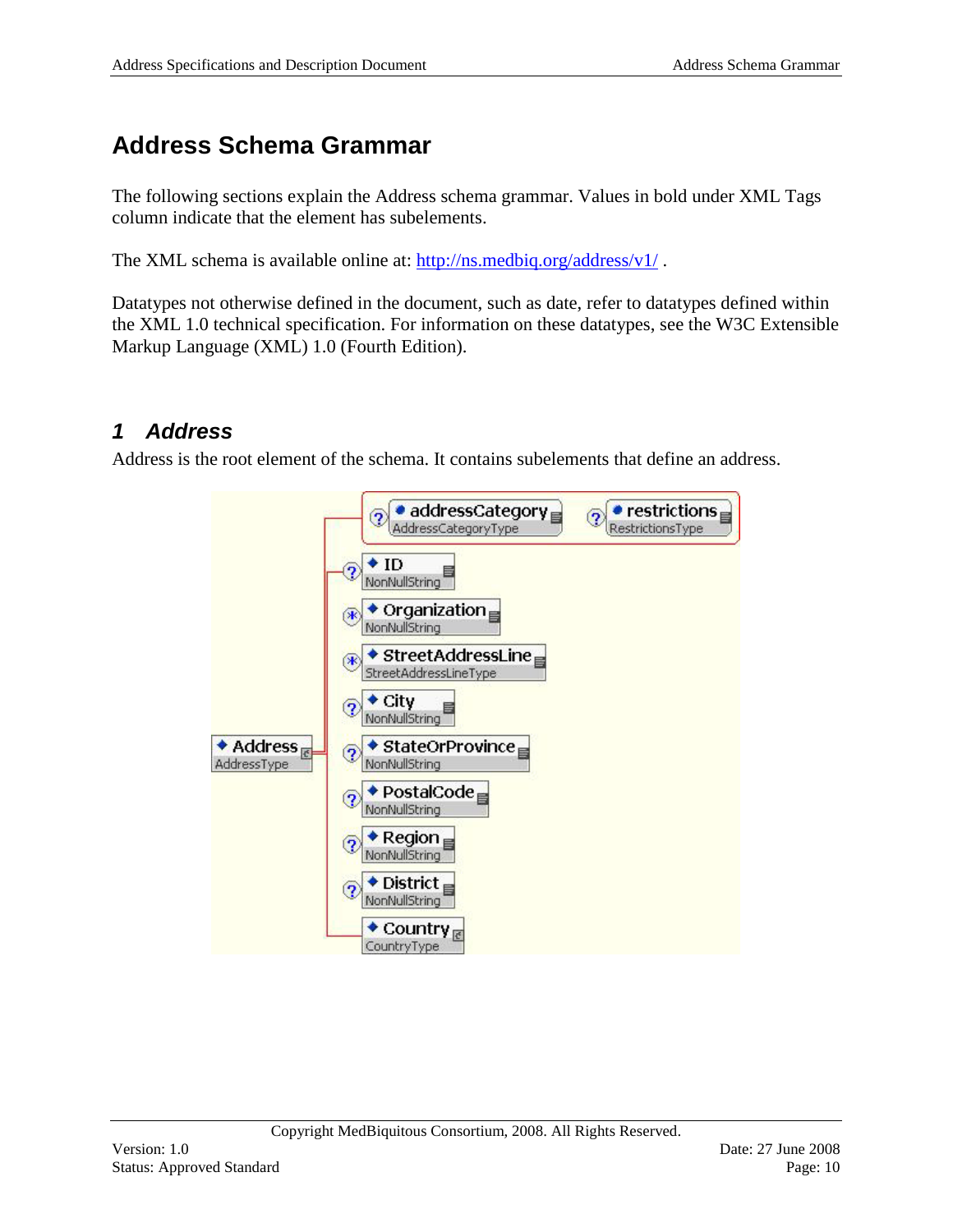| Element        | Description                                                                                                                                                                                                                                                                                                   | Required | Multiplicity | Datatype           |
|----------------|---------------------------------------------------------------------------------------------------------------------------------------------------------------------------------------------------------------------------------------------------------------------------------------------------------------|----------|--------------|--------------------|
| <b>Address</b> | Address is the root element. It<br>contains sub-elements that define<br>define a postal address in detail.<br>Address has the following attribute:                                                                                                                                                            | Required | 1            | Container          |
|                | addressCategory<br>indicates the type of address. Valid<br>values are: Residential, Business,<br>Undeliverable.                                                                                                                                                                                               |          |              |                    |
|                | restrictions<br>Indicates whether this address is to<br>be unrestricted, restricted, or<br>confidential when sharing<br>information with partner<br>organizations or the general public.<br>Valid values are: Unrestricted,<br>Restricted, Confidential.                                                      |          |              |                    |
|                | Unrestricted indicates that a piece<br>of data may be shared or<br>published.                                                                                                                                                                                                                                 |          |              |                    |
|                | Restricted indicates that a piece of<br>data may be shared in some<br>instances, but not published.<br>Policies must be defined<br>surrounding the use of restricted<br>data.                                                                                                                                 |          |              |                    |
|                | Confidential indicates that a piece<br>of data may not be shared or<br>published.                                                                                                                                                                                                                             |          |              |                    |
| ID             | ID is a subelement of the root<br>Address. ID defines a unique<br>identifier for a specific address.                                                                                                                                                                                                          | Optional | $0$ or 1     | Non-null<br>String |
| Organization   | Organization is a subelement of<br>the root Address. Organization<br>defines a company, institution, or<br>department that is part of the<br>address. For example, Department<br>of Internal Medicine. When used<br>multiple times, the order of<br>appearance indicates the order in a<br>formatted address. | Optional | 0 or more    | Non-null<br>String |

#### Address Information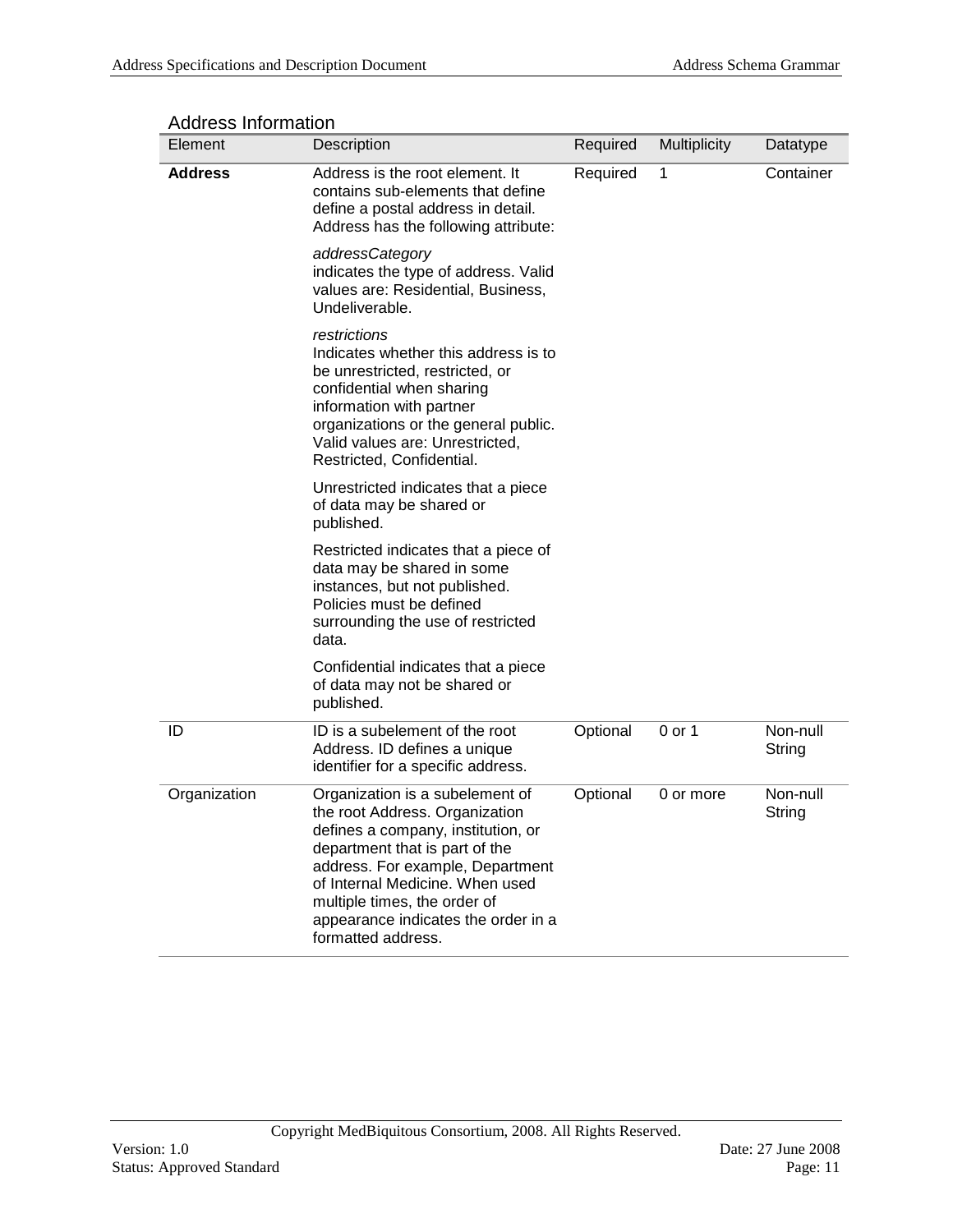| Element                | Description                                                                                                                                                                                                                                                                           | Required | <b>Multiplicity</b> | Datatype           |
|------------------------|---------------------------------------------------------------------------------------------------------------------------------------------------------------------------------------------------------------------------------------------------------------------------------------|----------|---------------------|--------------------|
| StreetAddressLine      | StreetAddressLine is a subelement<br>of the root Address. It defines a<br>single line of a street address. For<br>example, 10 Kensington High<br>Street. When used multiple times,<br>the order of appearance indicates<br>the order for the address lines in a<br>formatted address. | Optional | 0 or more           | Non-null<br>String |
|                        | StreetAddressLine has the<br>following attribute:                                                                                                                                                                                                                                     |          |                     |                    |
|                        | restrictions<br>Indicates whether this street<br>address is to be unrestricted,<br>restricted, or confidential when<br>sharing information with partner<br>organizations or the general public.<br>Valid values are: Unrestricted,<br>Restricted, Confidential.                       |          |                     |                    |
|                        | Unrestricted indicates that a piece<br>of data may be shared or<br>published.                                                                                                                                                                                                         |          |                     |                    |
|                        | Restricted indicates that a piece of<br>data may be shared in some<br>instances, but not published.<br>Policies must be defined<br>surrounding the use of restricted<br>data.                                                                                                         |          |                     |                    |
|                        | Confidential indicates that a piece<br>of data may not be shared or<br>published.                                                                                                                                                                                                     |          |                     |                    |
| City                   | City is a subelement of the root<br>Address. City defines the name of<br>the city, town, or village included in<br>the address. For example, London.                                                                                                                                  | Optional | 0 or 1              | Non-null<br>String |
| <b>StateOrProvince</b> | StateOrProvince is a subelement<br>of the root Address. It defines the<br>name of the state, province, or<br>territorial division within a country.<br>For example, British Columbia.                                                                                                 | Optional | 0 or 1              | Non-null<br>String |
| PostalCode             | Postal Code is a subelement of the<br>root Address. It defines the zipcode<br>or other postal code used to<br>facilitate the sorting of mail. For<br>example, 21202.                                                                                                                  | Optional | 0 or 1              | Non-null<br>String |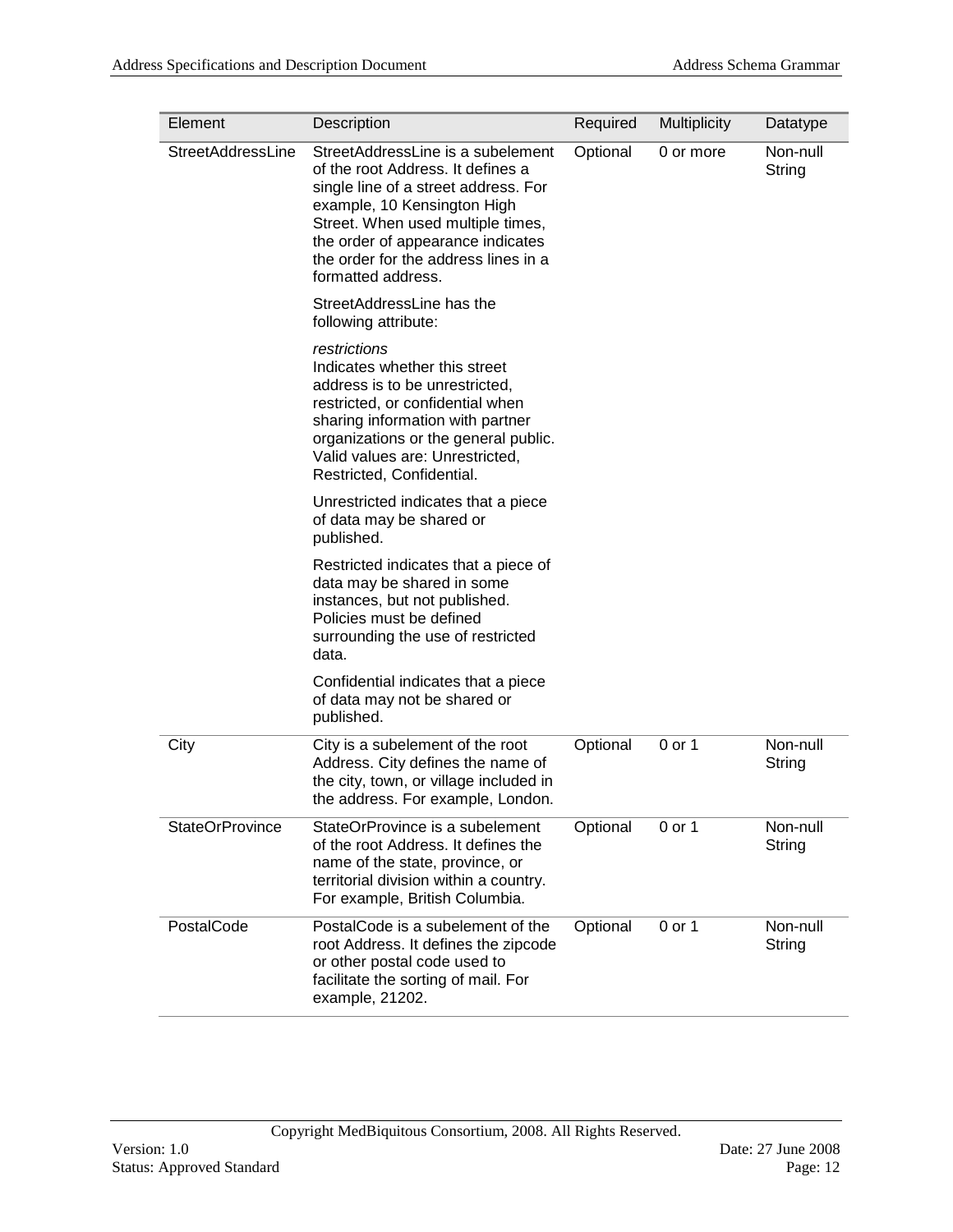| Element         | <b>Description</b>                                                                                                                                                                                        | Required | <b>Multiplicity</b> | Datatype           |
|-----------------|-----------------------------------------------------------------------------------------------------------------------------------------------------------------------------------------------------------|----------|---------------------|--------------------|
| Region          | Region is a subelement of the root<br>Address. Region defines a non-<br>administrative division of a country,<br>or a commonly used name for a<br>grouping of countries. For<br>example, Central America. | Optional | 0 or 1              | Non-null<br>String |
| <b>District</b> | District is a subelement of the root<br>Address. District defines a non-<br>administrative division of a city,<br>state, province, or country, as part<br>of an address.                                  | Optional | $0$ or 1            | Non-null<br>String |
| <b>Country</b>  | Country is a subelement of the root<br>Address. It contains elements that<br>define the country name and<br>country code.                                                                                 | Required | 1                   | Container          |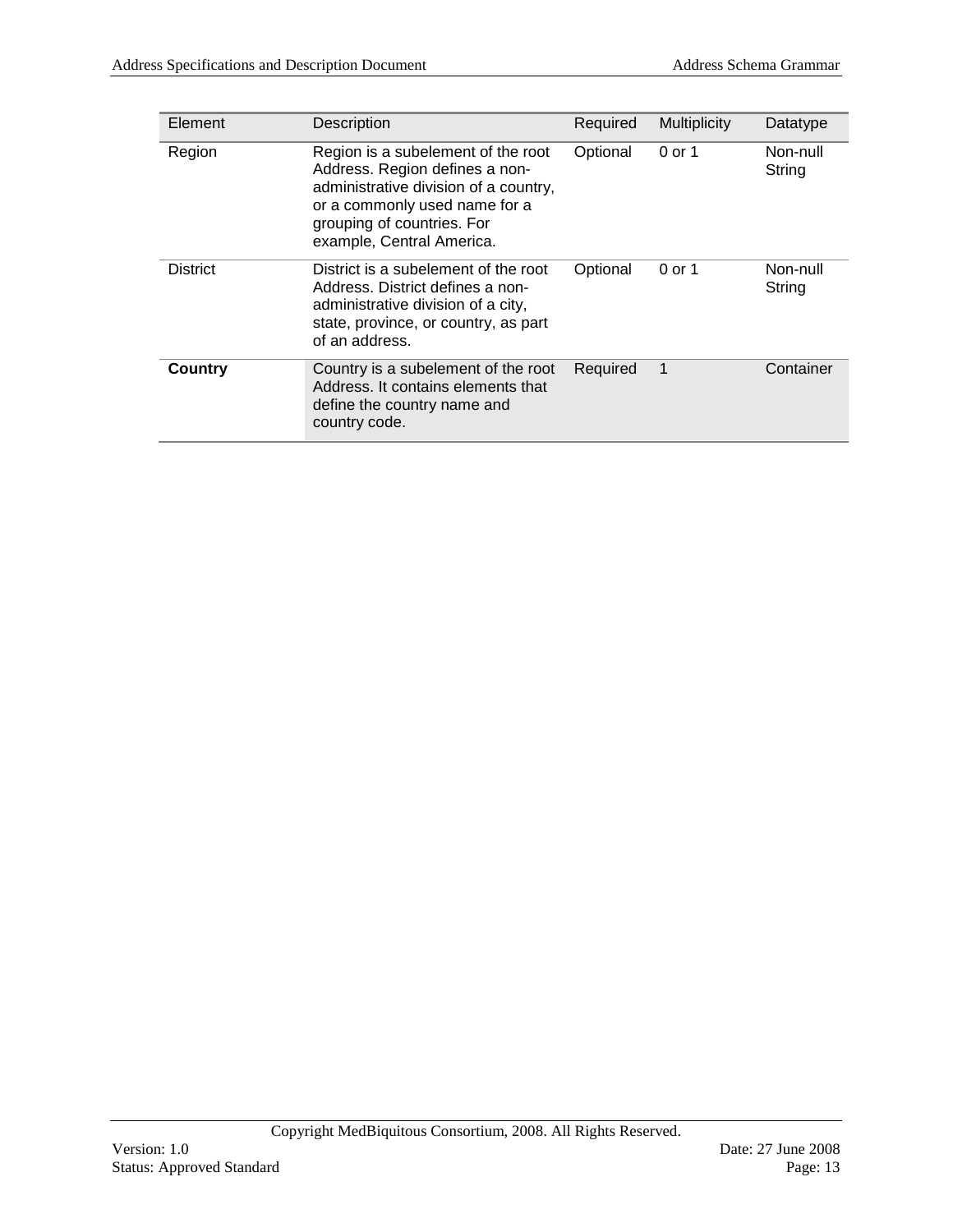### Example:

```
<Address addressCategory = ″Business″ restrictions = ″Unrestricted″>
      <Organization>Department of Cardiac Surgery</Organization>
      <Organization>Johns Hopkins School of Medicine</Organization>
      <StreetAddressLine restrictions = ″Unrestricted″>Blalock 
618</StreetAddressLine>
      <StreetAddressLine restrictions = ″Unrestricted″>600 N. Wolfe 
Street</StreetAddressLine>
      <City>Baltimore</City>
      <StateOrProvince>MD</StateOrProvince>
      <PostalCode>21287</PostalCode>
      <Country>
         <CountryCode>US</CountryCode>
      </Country>
   </Address>
```
## <span id="page-13-0"></span>*2 Country*

Country contains subelements that define a country name and ISO 3166 alpha country code.



### Country Element Information

| Element     | Description                                                                                                                                               | Required | <b>Multiplicity</b> | Datatype           |  |  |
|-------------|-----------------------------------------------------------------------------------------------------------------------------------------------------------|----------|---------------------|--------------------|--|--|
| Country     | Country is a subelement of the root<br>Address. It contains elements that<br>define the country name and<br>country code.                                 | Required | 1                   | Container          |  |  |
| CountryName | CountryName is a subelement of<br>Country. It defines the name of the<br>country included in the address.<br>For example, Switzerland.                    | Optional | 0 or 1              | Non-null<br>String |  |  |
| CountryCode | CountryCode is a subelement of<br>Country. It defines the ISO 3166<br>alpha code for a particular country.<br>For Switzerland, the country code<br>is CH. | Optional | 0 or 1              | Non-null<br>String |  |  |

### Example:

```
<Country>
   <CountryName>Switzerland</CountryName>
   <CountryCode>CH</CountryCode>
</Country>
```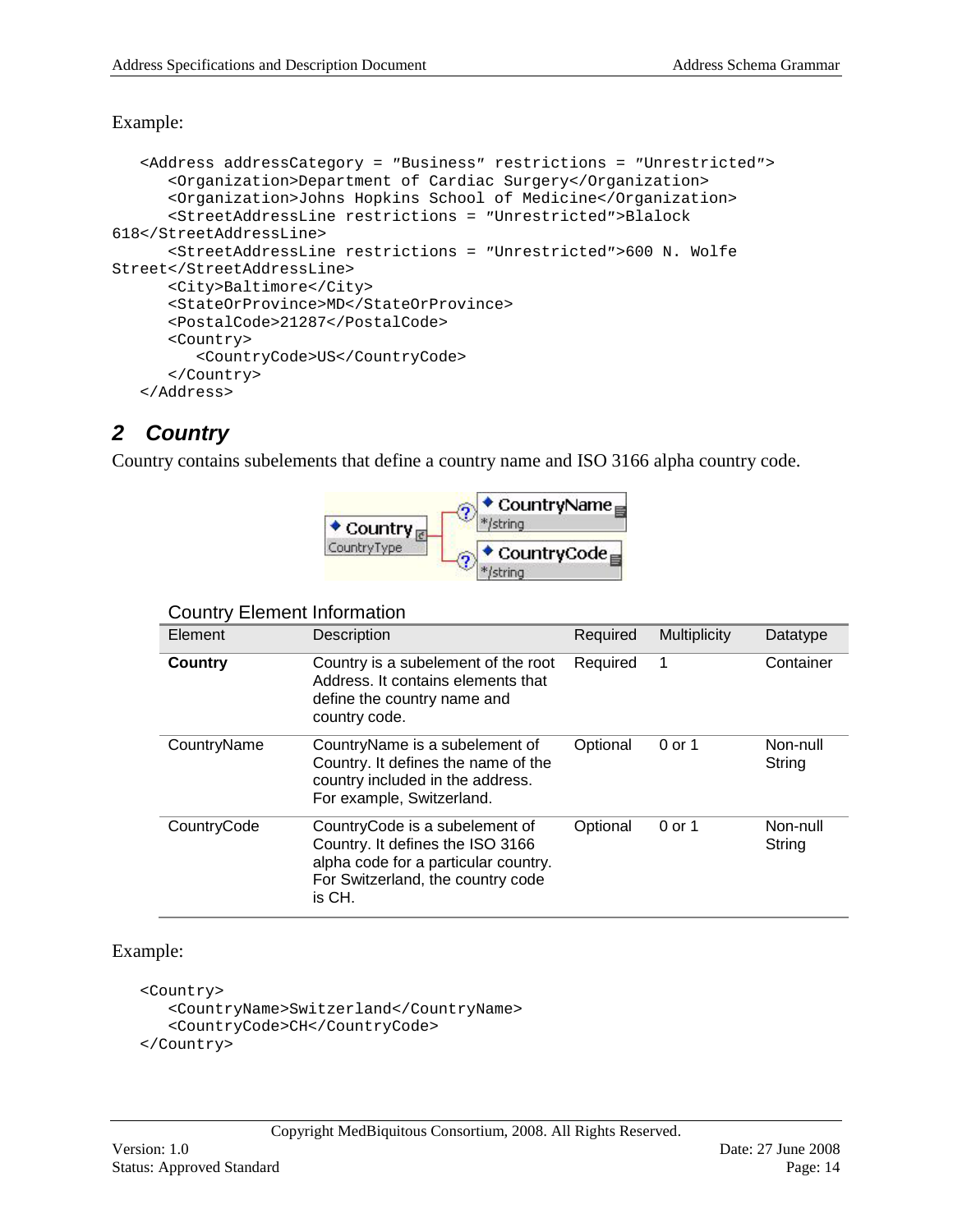## **References**

ISO 3166 Codes for the representation of names of countries and their subdivisions, [http://www.iso.org/iso/country\\_codes/iso\\_3166\\_code\\_lists/](http://www.iso.org/iso/country_codes/iso_3166_code_lists/)